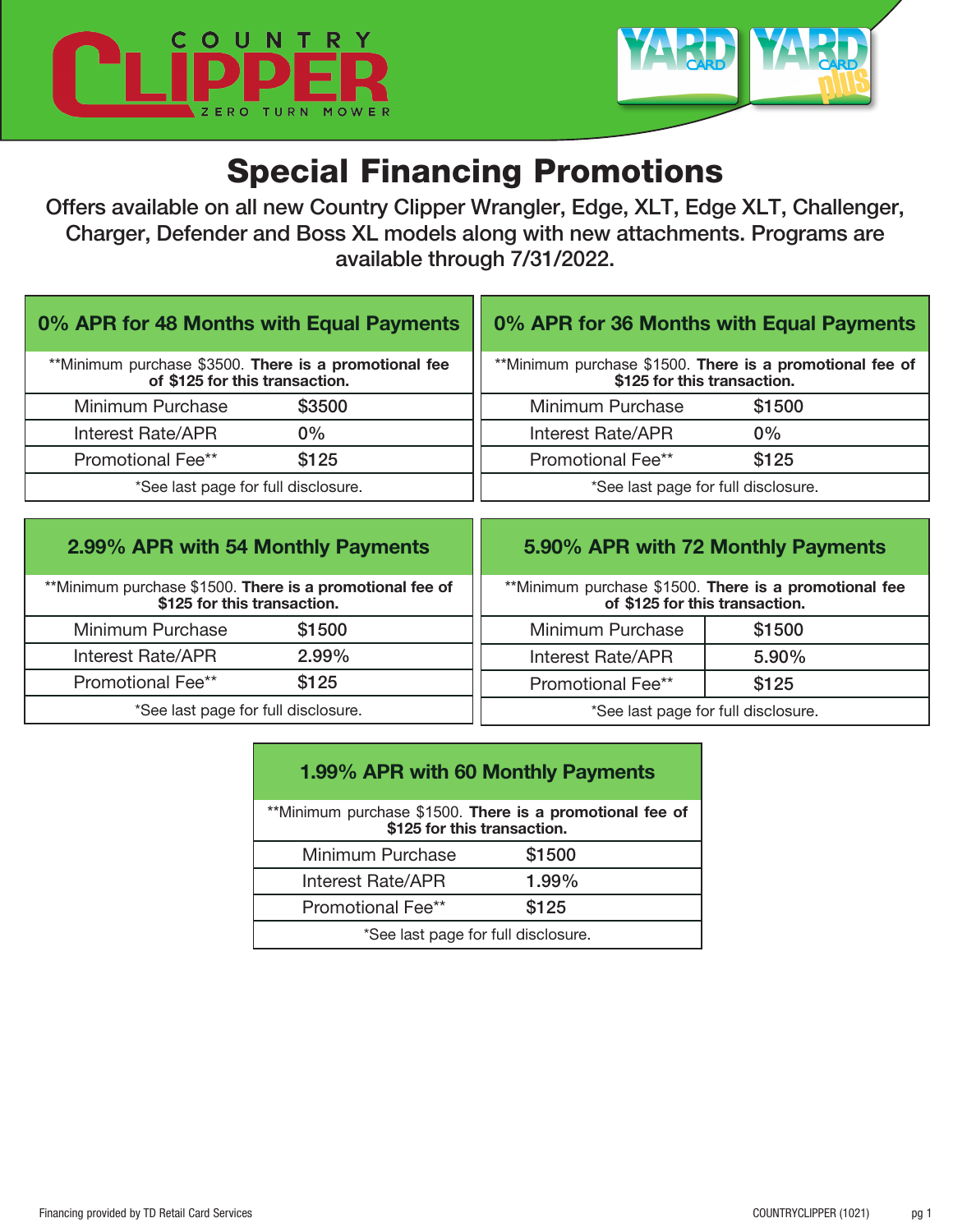

### Yard Card & Yard Card Plus Promotions

### Consumer:

**\*0% APR for 48 Months with Equal Payments:** Minimum purchase \$3,500. **There is a promotional fee of \$125 for this transaction.** 0% APR from date of eligible purchase<br>until paid in full. Monthly payment is the purchase amo promotional balance. Other transactions and charges affect total monthly payment amount. Prior purchases excluded. Account must be in good standing. Standard account terms apply to purchases that do not qualify. If your account becomes 60 days past due your promotional offer will be revoked and any remaining balance will be placed on the standard Purchase APR. New accounts: standard Purchase APR 29.99%. Minimum interest charge \$1. Existing accounts, see your Cardholder Agreement for applicable terms. Subject to credit approval. Yard Card financing account issued by TD Bank, N.A. Offer expires 7/31/2022.

\*0% APR for 36 Months with Equal Payments: Minimum purchase \$1,500. There is a promotional fee of \$125 for this transaction. 0% APR from date of eligible purchase until paid in full. Monthly payment is the purchase amount divided by the number of months in the offer. Last payment may vary due to rounding. On-time payments will pay off the promotional balance. Other transactions and charges affect total monthly payment amount. Prior purchases excluded. Account must be in good standing. Standard account terms apply to purchases that do not qualify. If your account becomes 60 days past due your promotional offer will be revoked and any remaining balance will be placed on the standard<br>Purchase APR. New accounts: standard Purchase credit approval. Yard Card financing account issued by TD Bank, N.A. Offer expires 7/31/2022.

\*2.99% APR with 54 Monthly Payments: Minimum purchase \$1,500. There is a promotional fee of \$125 for this transaction. 2.99% APR from date of eligible purchase until paid in full. Monthly payment amount equals the purchase amount and estimated interest for the length of the offer divided by the number of months in the offer. Last payment may vary due to rounding. On-time payments will pay the offer balance in full. Other transactions and charges affect the total monthly payment amount. Prior purchases excluded.<br>Account must be in good standing. Standard ac Cardholder Agreement for applicable terms. Subject to credit approval. Yard Card financing account issued by TD Bank, N.A. Offer expires 7/31/2022.

\*5.90% APR with 72 Monthly Payments: Minimum purchase \$1,500. There is a promotional fee of \$125 for this transaction. 5.90% APR from date of eligible purchase until paid in full. Monthly payment amount equals the purchase amount and estimated interest for the length of the offer divided by the number of months in the offer. Last payment may vary due to rounding. On-time payments will pay the offer balance in full. Other transactions and charges affect the total monthly payment amount. Prior purchases excluded. Account must be in good standing. Standard account terms apply to purchases that do not qualify. If your account becomes 60 days past due your promotional offer will be revoked<br>and any remaining balance will be placed on t Cardholder Agreement for applicable terms. Subject to credit approval. Yard Card financing account issued by TD Bank, N.A. Offer expires 7/31/2022.

\*1.99% APR with 60 Monthly Payments: Minimum purchase \$1,500. There is a promotional fee of \$125 for this transaction. 1.99% APR from date of eligible purchase<br>until paid in full. Monthly payment amount equals the purchase Cardholder Agreement for applicable terms. Subject to credit approval. Yard Card financing account issued by TD Bank, N.A. Offer expires 7/31/2022.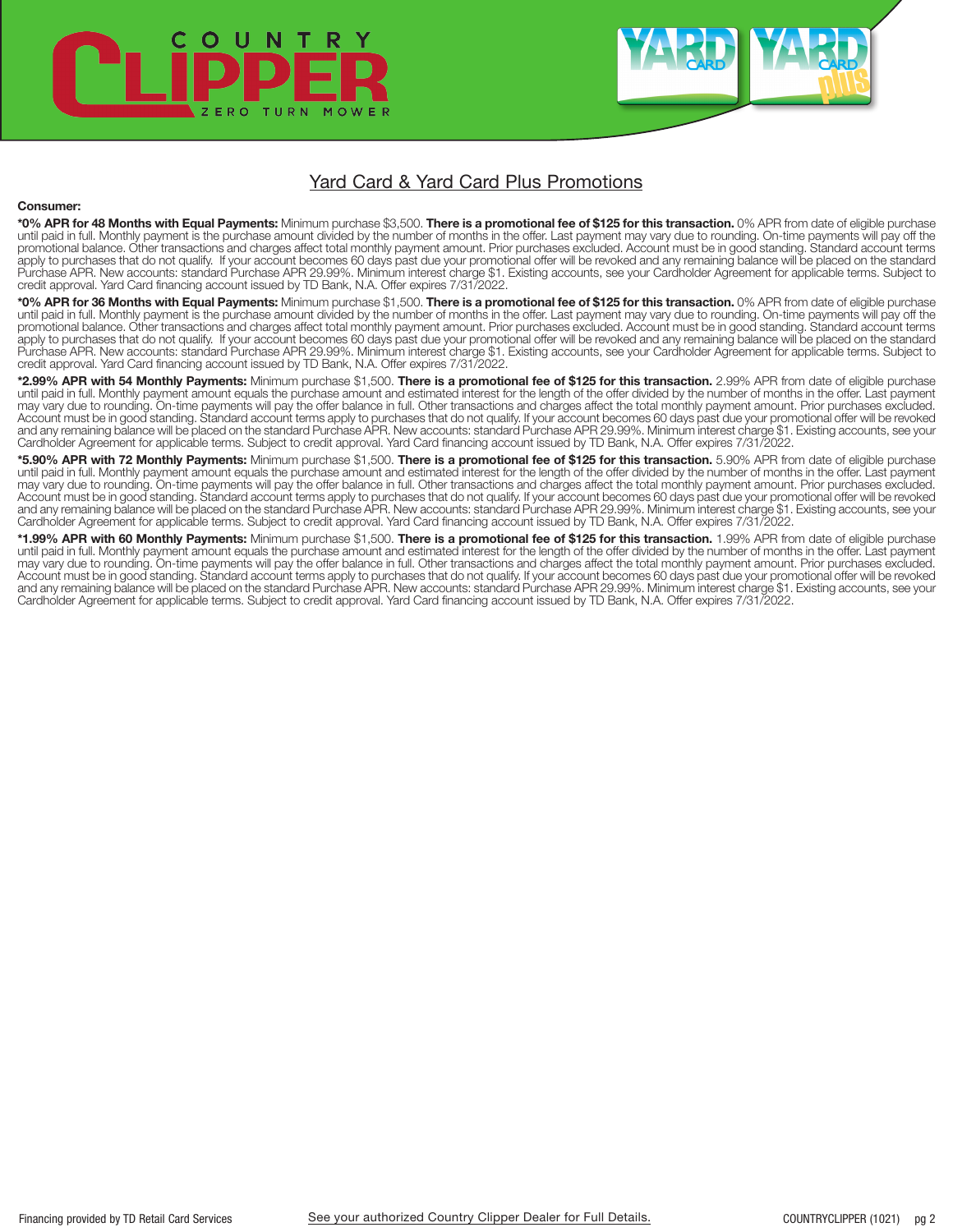

## Yard Card & Yard Card Plus Promotions

#### Commercial:

\***0% APR for 48 Months with Equal Payments:** A minimum purchase amount of \$3,500 is required. **A one-time promotional fee of \$125 will be charged to the account**<br>**for this transaction.** During the 48 month promotional peri plus any applicable fees or charges is not paid in full by the end of the promotional period, interest will be charged at the APR for purchases on any remaining balances until paid in full. The current APR for purchases is 28.99%. APR for purchases on existing accounts may vary between 20.49%-29.99%. Minimum interest charge \$2.00. Offer subject to credit<br>approval on a Yard Card Plus credit card account.

\*0% APR for 36 Months with Equal Payments: A minimum purchase amount of \$1,500 is required. A one-time promotional fee of \$125 will be charged to the account for this transaction. During the 36 month promotional period a minimum monthly payment is required that is calculated by dividing the purchase amount and the promotional fee by the length of the promotional period. The promotional period will start on the date of purchase. Interest will not accrue during the promotional period. If the purchase amount, plus any applicable fees or charges is not paid in full by the end of the promotional period, interest will be charged at the APR for purchases on any remaining balances until paid in<br>full. The current APR for purchases is approval on a Yard Card Plus credit card account. Offer expires 7/31/2022.

\*2.99% APR with 54 Monthly Payments: A minimum purchase amount of \$1,500 is required. A one-time promotional fee of \$125 will be charged to the account for this transaction. The Reduced APR of 2.99% will apply to the purchase for the 54 Month promotional period. A minimum payment equal to 1.982% of the purchase amount is due each month. If the purchase amount, plus any applicable fees or charges, is not paid in full by the end of the promotional period, interest will be charged at the current APR for<br>purchases until paid in full. The curre Offer subject to credit approval on a Yard Card Plus credit card account. Offer expires 7/31/2022.

\*5.90% APR with 72 Monthly Payments: A minimum purchase amount of \$1,500 is required. A one-time promotional fee of \$125 will be charged to the account for this transaction. The Reduced APR of 5.90% will apply to the purchase for the 72 Month promotional period. A minimum payment equal to 1.653% of the purchase amount is due each month. If the purchase amount, plus any applicable fees or charges, is not paid in full by the end of the promotional period, interest will be charged at the current APR for purchases until paid in full. The current APR for purchases is 28.99%. APR for purchases on existing accounts may vary between 20.49%-29.99%. Minimum interest charge \$2.00.<br>Offer subject to credit approval on a Yard Card P

\*1.99% APR with 60 Monthly Payments: A minimum purchase amount of \$1,500 is required. A one-time promotional fee of \$125 will be charged to the account for<br>this transaction. The Reduced APR of 1.99% will apply to the purch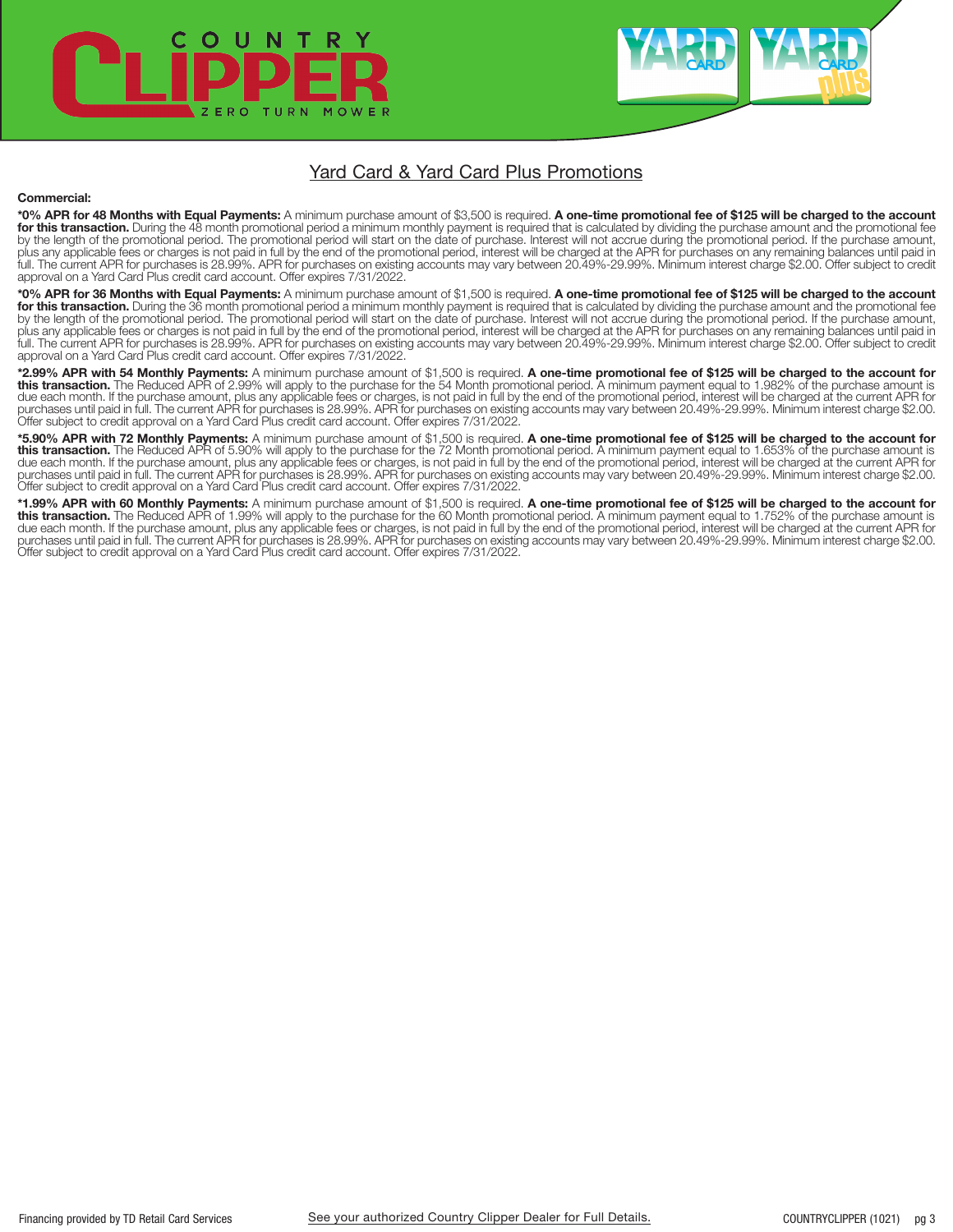

Avenue and Boulevard



# Special Financing Promotions

Offers available on all new Country Clipper - Avenue and Boulevard equipment and attachments. Programs are available through 7/31/2022.

| 0% APR for 24 Months with Equal Payments                                                | 2.99% APR with 54 Monthly Payments                                                                                                                                                                  |  |
|-----------------------------------------------------------------------------------------|-----------------------------------------------------------------------------------------------------------------------------------------------------------------------------------------------------|--|
| **Minimum purchase \$1500. There is a promotional fee                                   | **Minimum purchase \$1500. There is a promotional fee                                                                                                                                               |  |
| of \$125 for this transaction.                                                          | of \$125 for this transaction.                                                                                                                                                                      |  |
| Minimum Purchase                                                                        | \$1500                                                                                                                                                                                              |  |
| \$1500                                                                                  | Minimum Purchase                                                                                                                                                                                    |  |
| <b>Interest Rate/APR</b>                                                                | 2.99%                                                                                                                                                                                               |  |
| $0\%$                                                                                   | Interest Rate/APR                                                                                                                                                                                   |  |
| <b>Promotional Fee**</b>                                                                | <b>Promotional Fee**</b>                                                                                                                                                                            |  |
| \$125                                                                                   | \$125                                                                                                                                                                                               |  |
| *See last page for full disclosure.                                                     | *See last page for full disclosure.                                                                                                                                                                 |  |
| 5.90% APR with 72 Monthly Payments                                                      | No Interest if Paid in Full within 12 Months                                                                                                                                                        |  |
| **Minimum purchase \$1500. There is a promotional fee of<br>\$125 for this transaction. | ** Interest will be charged from the purchase date if<br>the purchase balance is not paid in full by the end of<br>the promotional period or if you make late payments.<br>Minimum purchase \$1500. |  |
| \$1500<br>Minimum Purchase                                                              |                                                                                                                                                                                                     |  |
| 5.90%                                                                                   | \$1500                                                                                                                                                                                              |  |
| Interest Rate/APR                                                                       | Minimum Purchase                                                                                                                                                                                    |  |

Promotional Fee\*\* \$125 \*See last page for full disclosure.

Interest Rate/APR 29.99%

\*See last page for full disclosure.

Promotional Fee\*\* \$0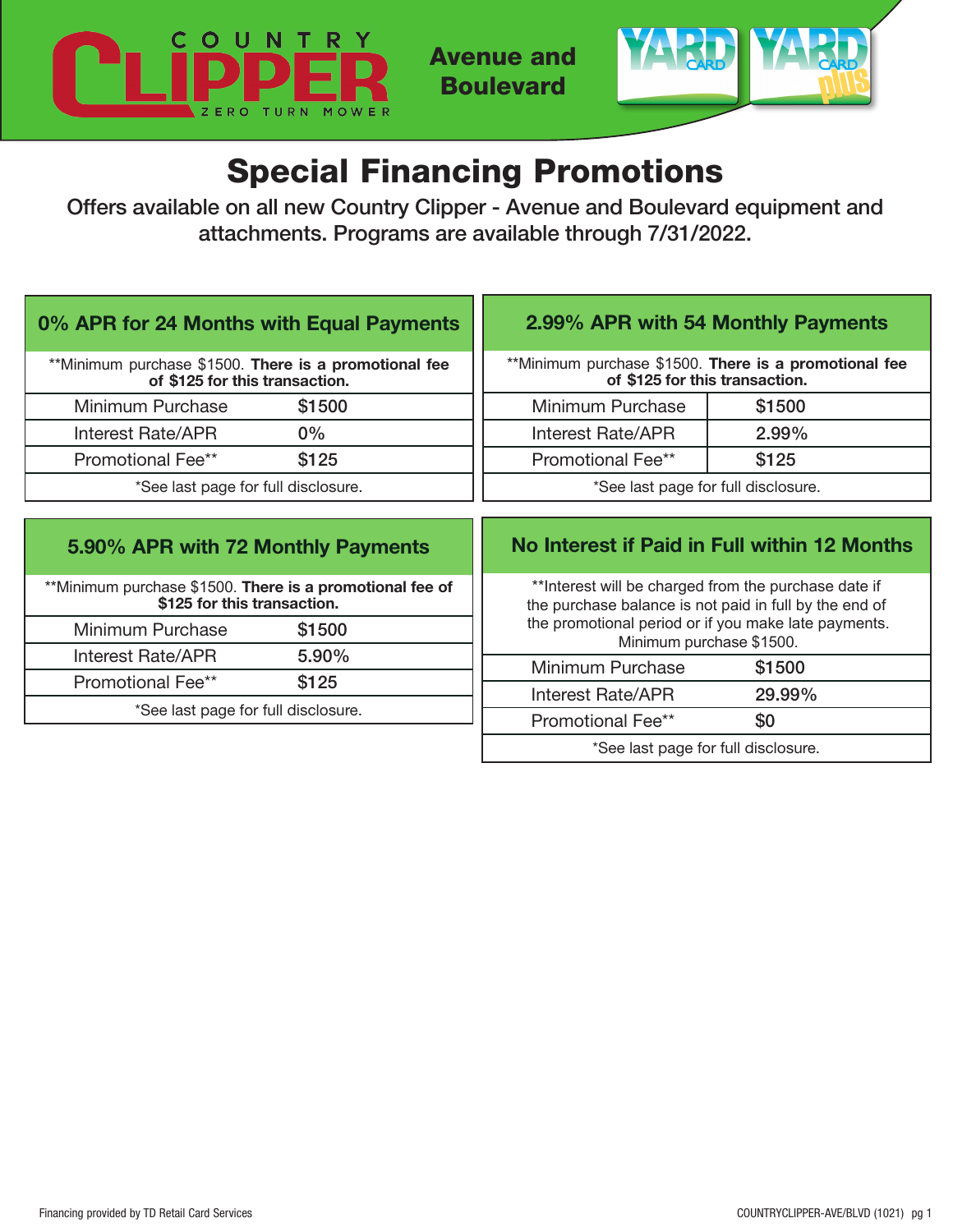## $\circ$ TURN M O

Avenue and Boulevard

## Yard Card & Yard Card Plus Promotions

### Consumer:

**\*0% APR for 24 Months with Equal Payments:** Minimum purchase \$1,500. **There is a promotional fee of \$125 for this transaction.** 0% APR from date of eligible purchase<br>until paid in full. Monthly payment is the purchase amo apply to purchases that do not qualify. If your account becomes 60 days past due your promotional offer will be revoked and any remaining balance will be placed on the standard<br>Purchase APR. New accounts: standard Purchase

**\*2.99% APR with 54 Monthly Payments:** Minimum purchase \$1,500. **There is a promotional fee of \$125 for this transaction.** 2.99% APR from date of eligible purchase<br>until paid in full. Monthly payment amount equals the purc Account must be in good standing. Standard account terms apply to purchases that do not qualify. If your account becomes 60 days past due your promotional offer will be revoked and any remaining balance will be placed on the standard Purchase APR. New accounts: standard Purchase APR 29.99%. Minimum interest charge \$1. Existing accounts, see your<br>Cardholder Agreement for applicable terms. Subject

\*5.90% APR with 72 Monthly Payments: Minimum purchase \$1,500. There is a promotional fee of \$125 for this transaction. 5.90% APR from date of eligible purchase until paid in full. Monthly payment amount equals the purchase amount and estimated interest for the length of the offer divided by the number of months in the offer. Last payment<br>may vary due to rounding. On-time payments Account must be in good standing. Standard account terms apply to purchases that do not qualify. If your account becomes 60 days past due your promotional offer will be revoked and any remaining balance will be placed on the standard Purchase APR. New accounts: standard Purchase APR 29.99%. Minimum interest charge \$1. Existing accounts, see your Cardholder Agreement for applicable terms. Subject to credit approval. Yard Card financing account issued by TD Bank, N.A. Offer expires 7/31/2022.

\*No Interest if Paid in Full within 12 Months: Minimum purchase \$1500. To avoid interest, you must pay the full promotional balance before the promotional period ends. If you do not, you will be charged interest from the purchase date at the standard Purchase APR. After the promotional period ends, the standard Purchase APR also applies to the remaining balance and the charged interest. Minimum monthly payments required, but they will not pay off the balance in time. You must make larger payments to avoid the interest. Prior purchases excluded. Account must be in good standing. Other finance plans may be available. Standard account terms apply to purchases that do not qualify. If your account becomes 60 days past due your promotional offer will be revoked, the deferred interest will be charged, and we will continue to charge interest at the standard Purchase APR. New accounts: standard Purchase APR 29.99%. Minimum interest charge \$1. Existing accounts, see your Cardholder Agreement for applicable terms. Subject to credit approval. Yard Card financing account issued by TD Bank, N.A. Offer expires 7/31/2022.